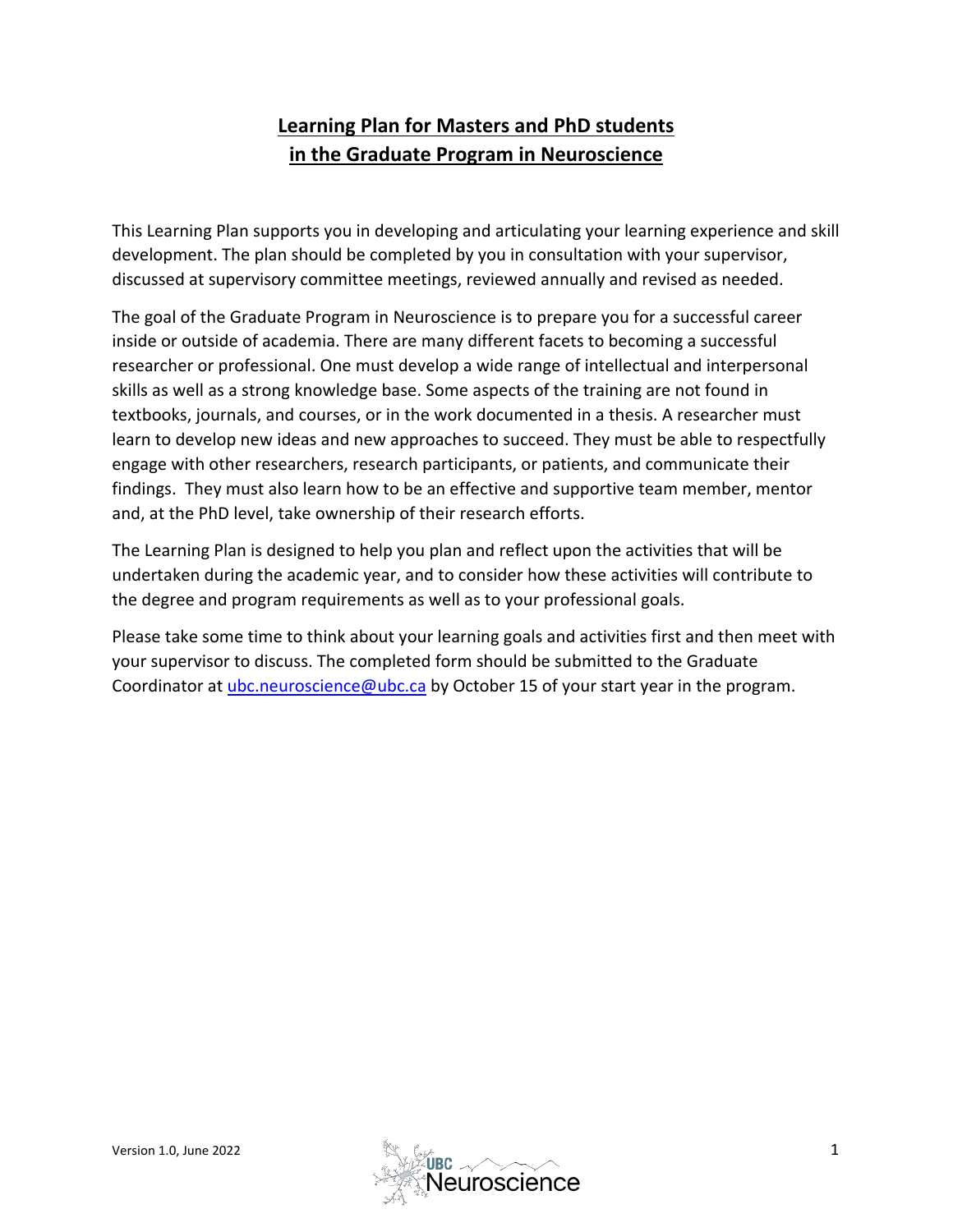*Graduate Program in Neuroscience Learning Plan*

**Date: Program/year: Trainee's Name: Supervisor's Name: Supervisor home department:**

*Part A Learning Plan: Outline of Goals, Skills & Requirements*

#### **COURSE REQUIREMENTS**

Please list the required courses that the student will complete or has already completed and the marks obtained (where applicable). This includes core courses NRSC 500 and 501, electives if applicable, and any other courses required by UBC or the Faculty of Medicine, such as the mandatory Responsible Conduct of Research Course (RCR, [https://grad](https://grad-postdoc.med.ubc.ca/current-students/research-conduct-course/)[postdoc.med.ubc.ca/current-students/research-conduct-course/\)](https://grad-postdoc.med.ubc.ca/current-students/research-conduct-course/), the TCPS2 tutorial Course on Research Ethics [\(https://ethics.gc.ca/eng/education\\_tutorial-didacticiel.html\)](https://ethics.gc.ca/eng/education_tutorial-didacticiel.html), Biosafety Training [\(https://srs.ubc.ca/health-safety/research-safety/biosafety/biosafety-training/\)](https://srs.ubc.ca/health-safety/research-safety/biosafety/biosafety-training/), etc. MSc students must complete 18 credits and PhD students must complete 12 credits to graduate.

| <b>COURSE</b>   | Term taken | <b>Mark</b> | <b>COURSE</b> | Term taken | <b>Mark</b> |
|-----------------|------------|-------------|---------------|------------|-------------|
| <b>NRSC 500</b> |            |             |               |            |             |
| <b>NRSC 501</b> |            |             |               |            |             |
| <b>RCR</b>      |            |             |               |            |             |
|                 |            |             |               |            |             |

| <b>COURSE</b> | Term taken | <b>Mark</b> |
|---------------|------------|-------------|
|               |            |             |
|               |            |             |
|               |            |             |
|               |            |             |

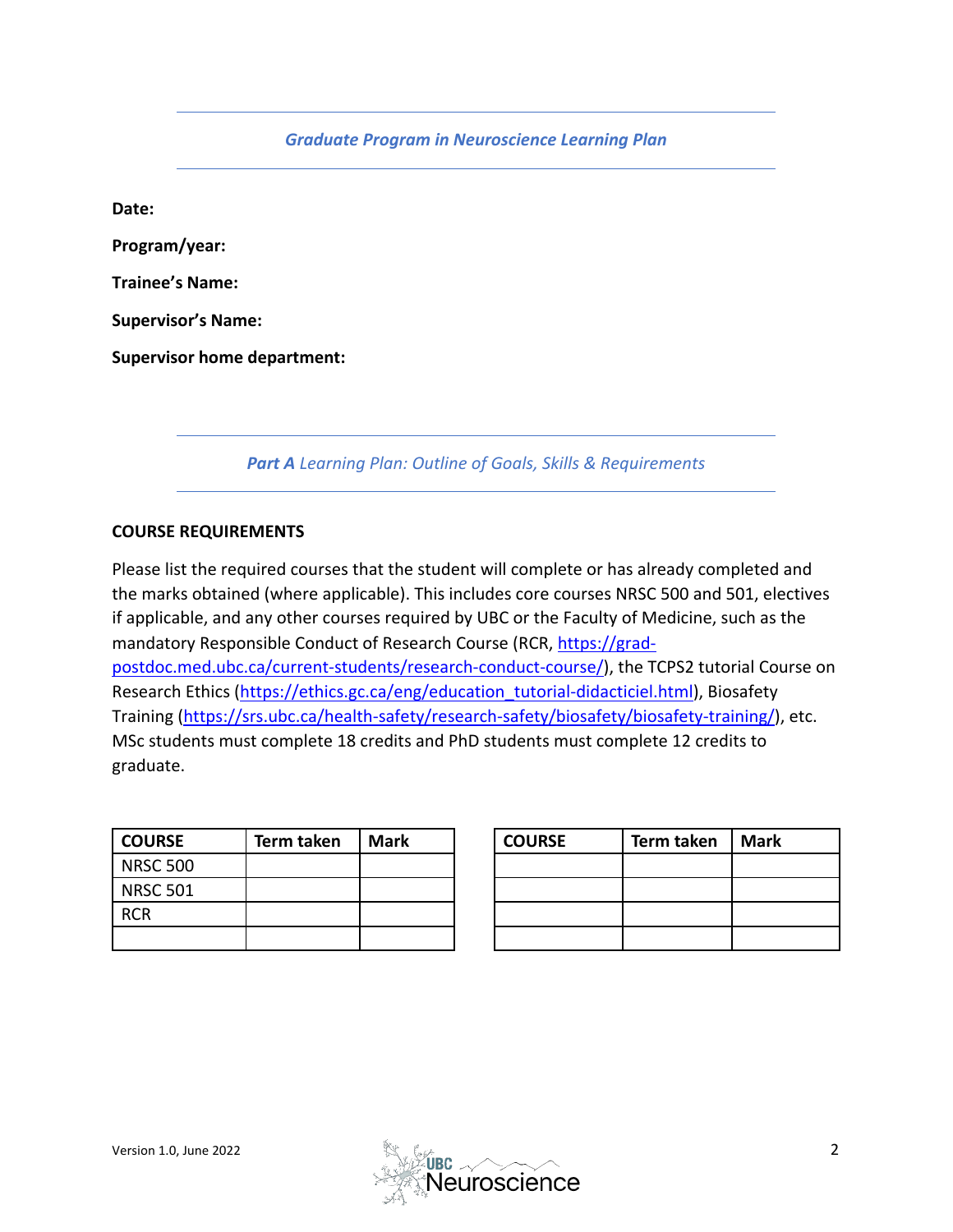### **OTHER USEFUL WORKSHOP/SKILLS RECOMMENDATIONS:**

#### **ADDITIONAL LEARNING GOALS**

For the following section, please think about some activities and goals that you would like to complete and achieve within the coming year. Examples of activities and goals could include, but are not limited to: performing a literature review, acquiring a specific technical skill, learning statistical methods, completing course work, giving a conference presentation, participating in a professional development workshop or event, completing the comprehensive examination.

The list is meant to promote reflection and discussion about the activities that you will undertake during a given academic year, and how they will contribute to your mastery of some of the degree-level expectations. Please be as specific with regards to steps and training as you can, and please reach out to the program at [ubc.neuroscience@ubc.ca](mailto:ubc.neuroscience@ubc.ca) if you are unsure of some of the resources available to you.

The first table has been filled for you as an example.

|                           | Description                                                                                                                                                                                                                                                                                                                       | Timeline | Completed |
|---------------------------|-----------------------------------------------------------------------------------------------------------------------------------------------------------------------------------------------------------------------------------------------------------------------------------------------------------------------------------|----------|-----------|
| Goal                      | To improve scientific writing                                                                                                                                                                                                                                                                                                     |          |           |
| Steps/<br><b>Training</b> | Independently work through materials provided on<br>$\bullet$<br>the UBC webpage for STEM Writing Resources for<br>Learning (https://scwrl.ubc.ca/)<br>Complete at least one workshop through the UBC<br>Centre for Writing and Scholarly Communication<br>(https://writing.library.ubc.ca/graduates/workshops-<br>and-retreats/) |          |           |
| <b>Outcomes</b>           | Ability to independently write a manuscript                                                                                                                                                                                                                                                                                       |          |           |

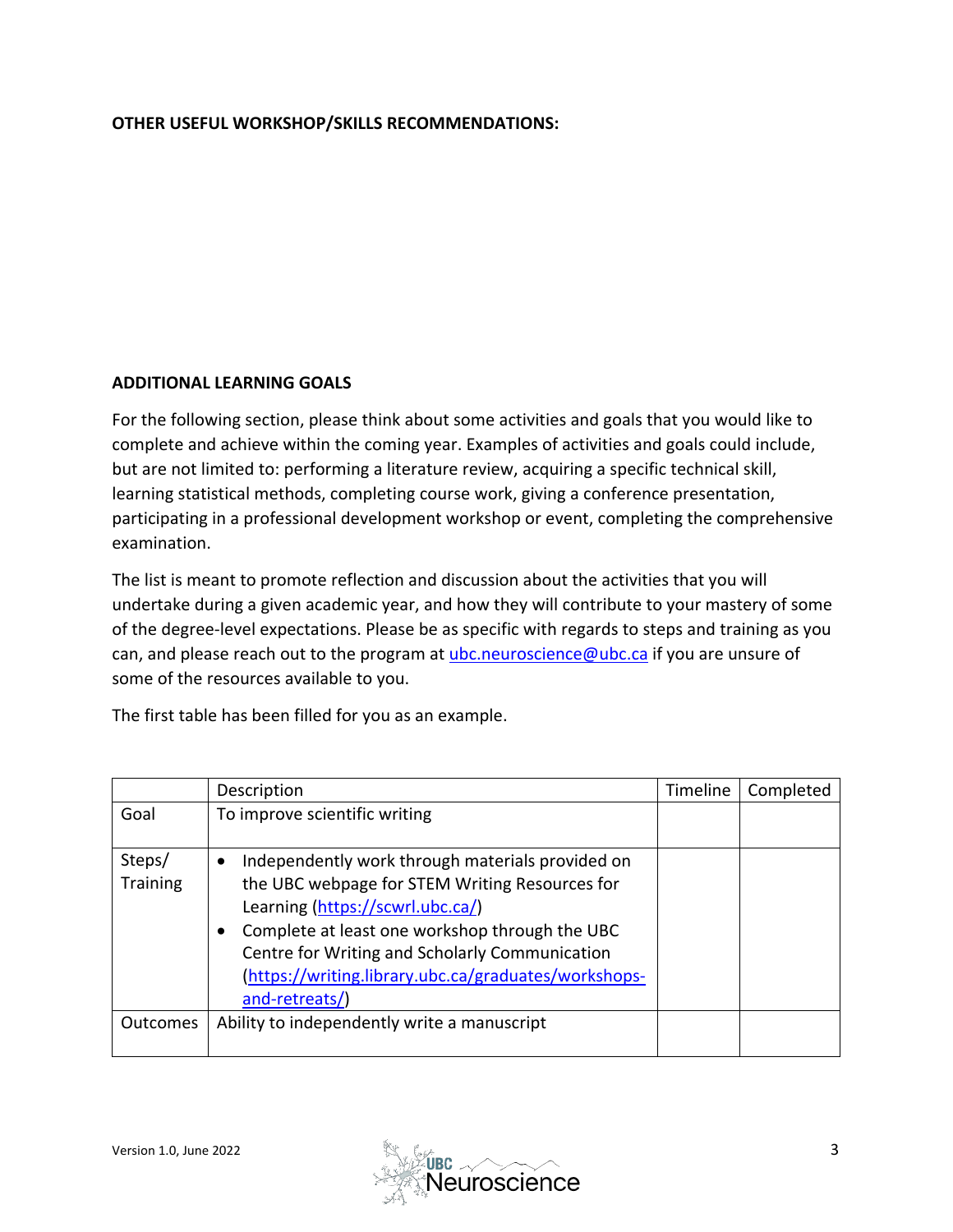|                | Description | Timeline | Completed |
|----------------|-------------|----------|-----------|
| Goal           |             |          |           |
|                |             |          |           |
| Steps/Training |             |          |           |
|                |             |          |           |
| Outcomes       |             |          |           |
|                |             |          |           |

|                | Description | Timeline | Completed |
|----------------|-------------|----------|-----------|
| Goal           |             |          |           |
|                |             |          |           |
| Steps/Training |             |          |           |
|                |             |          |           |
| Outcomes       |             |          |           |
|                |             |          |           |

|                | Description | Timeline | Completed |
|----------------|-------------|----------|-----------|
| Goal           |             |          |           |
|                |             |          |           |
| Steps/Training |             |          |           |
|                |             |          |           |
| Outcomes       |             |          |           |
|                |             |          |           |

|                | Description | Timeline | Completed |
|----------------|-------------|----------|-----------|
| Goal           |             |          |           |
|                |             |          |           |
| Steps/Training |             |          |           |
|                |             |          |           |
| Outcomes       |             |          |           |
|                |             |          |           |

Feel free to add more if required.